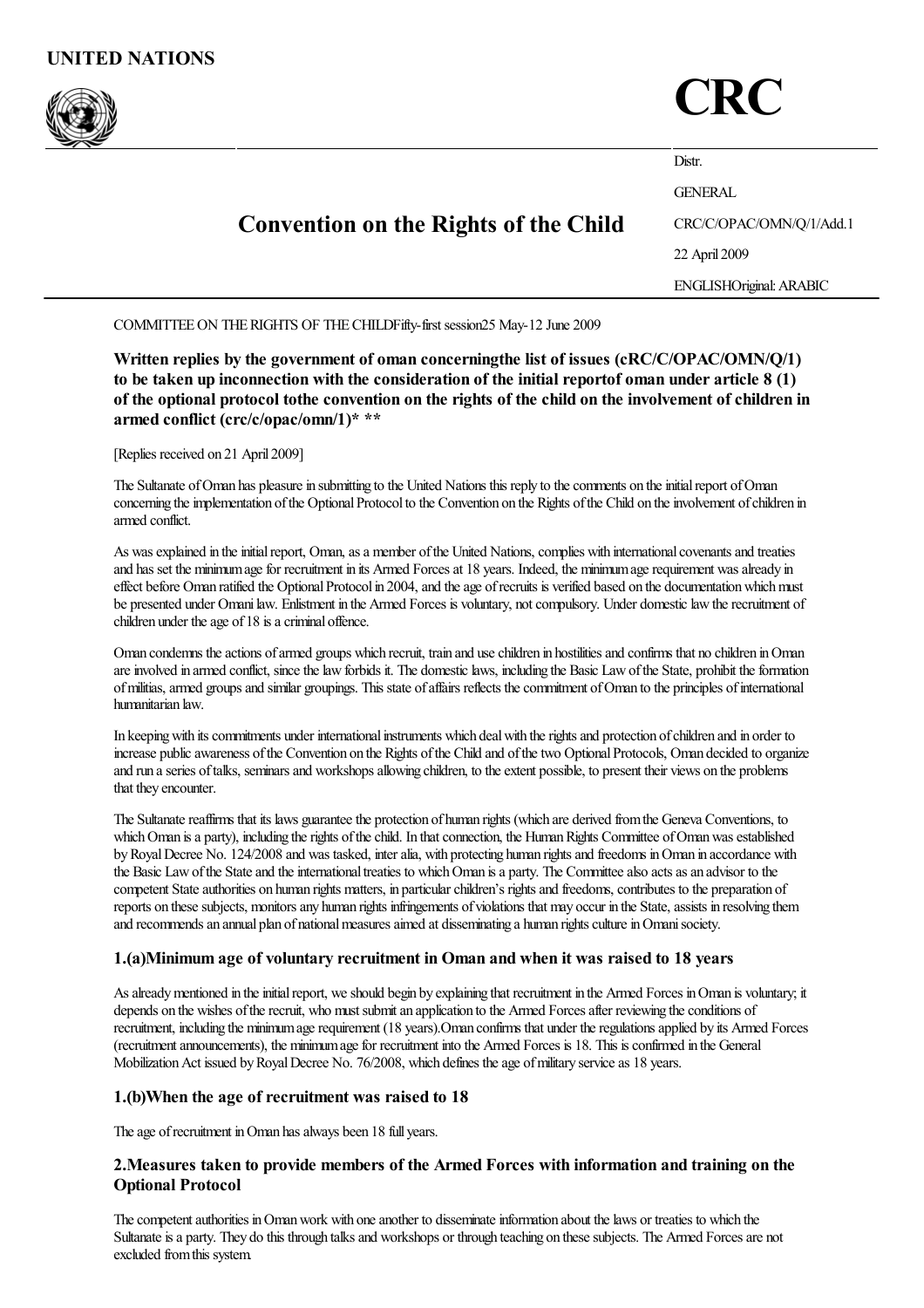Since the Optional Protocol is a part of the country's domestic law, the Ministry of Social Development has organized lectures to familiarize members of the Armed Forces with the contents of the Optional Protocol.

The Ministry of Foreign Affairs invites international experts to come to Oman so that it can draw on their expertise to disseminate information about the treaties to which Oman is a party and ensure that these instruments are implemented properly, in keeping with the requirements of the international system.

Members of the Armed Forces are sent to participate in seminars and conferences abroad so that the maximum benefit can be derived from these events.

### 3.Provisions of the Omani Criminal Code on protection of children from recruitment and sanctions applied for violations

In addition to the information given in the initial report on the Optional Protocol, we should mention that the General Mobilization Act issued by Royal Decree No. 76/2008 defines the age of recruitment for military service during a general mobilization exercise as 18 full years. The Act prescribes a penalty of up to three years' imprisonment and/or a fine of up to 3,000 Omani rials (RO) for any violation of its provisions.

#### 4. Information as to whether the State party can assume extraterritorial jurisdiction over the war crime of recruiting children under the age of 15 into armed forces or groups

Oman is a part of the international system which condemns war crimes. It has duly signed the Rome Statute of the International Criminal Court and has now only to ratify it. In addition,

Oman acceded to the Riyadh Arab Agreement on judicial cooperation pursuant to Royal Decree No. 34/99. The Agreement deals with such matters as letters rogatory and extradition of accused persons and convicted criminals.

Oman has concluded bilateral agreements with some States on the extradition of accused persons and convicted criminals. One example is its extradition agreement with India.

There is also the Extradition Act issued by Royal Decree No. 4/2000. In this connection, we refer to the information contained in the initial report which was submitted to the competent United Nations committee.

It is worth noting that Oman prohibits the formation of armed groups or armed forces operating outside the framework of the State. Indeed, under article 14, paragraph 2, of the Basic Law of the State, it is for the State to establish armed forces and public security structures, to safeguard territorialintegrity and to maintain lawand order. No body or groupingmay create military or paramilitary groups, since this is a punishable offence under the Omani Penal Code issued by Royal Decree No. 7/47 (arts. 131 and 133) and the Counter-TerrorismAct issued byRoyalDecree No. 8/2008 (art. 2).

# 5.Disaggregated data (including by sex, age and country of origin) covering the years 2005, 2006 and 2007 on the number of asylum-seeking, refugee and migrant (including unaccompanied) children coming to Oman from areas affected by armed conflict and information on the procedures available to identify children who have been involved in armed conflict, in orderto provide them with physical and psychological recovery measures

Since Oman is a relative haven from conflict situations and conflict zones, it does not have any data on migrants seeking entry to, or applying for asylum in, Oman because of conflict in their own countries. Anyone who enters Oman comes for work, tourism, a family visit, study or business. Nevertheless, the Alien Residence Act does grant the competent authority the power to exempt certain categories from some of its provisions. Moreover, Oman has acceded to the 1949 Geneva Convention relative to the Protection of Civilian Persons inTime ofWar.

# 6.Provide information on whether national legislation prohibits the sale and export of arms when the final destination is a country where children are known to be, or may potentially be, recruited or used in hostilities and if not, whether the State party has given consideration to the possibility of adopting such legislation

As stated in the Basic Law of the State, Oman maintains friendly ties with all States and peoples, based on the principles of reciprocity, mutual interests, non-intervention in the internal affairs of States and compliance with international and regional treaties and with the generally

recognized norms of international law which foster peace and security among States and peoples. Since peace is also an objective to which the State aspires in all domains, the policy of Oman is not to export arms to countries in which there is an armed conflict of any kind.

The Arms and Ammunition Act issued by Royal Decree No. 36/90 prohibits trading in arms and ammunition without a licence from the competent State authority. The same prohibition applies to knives, firearms and ammunition and even repairs to such articles. The law prohibits the transfer of arms and ammunition from one party to another without a licence from the competent authority. The licence must stipulate the quantity of arms and ammunition which may be transferred, the name of the sending and the receiving party, the name of the recipient, the route for delivery and when the transfer will be made.